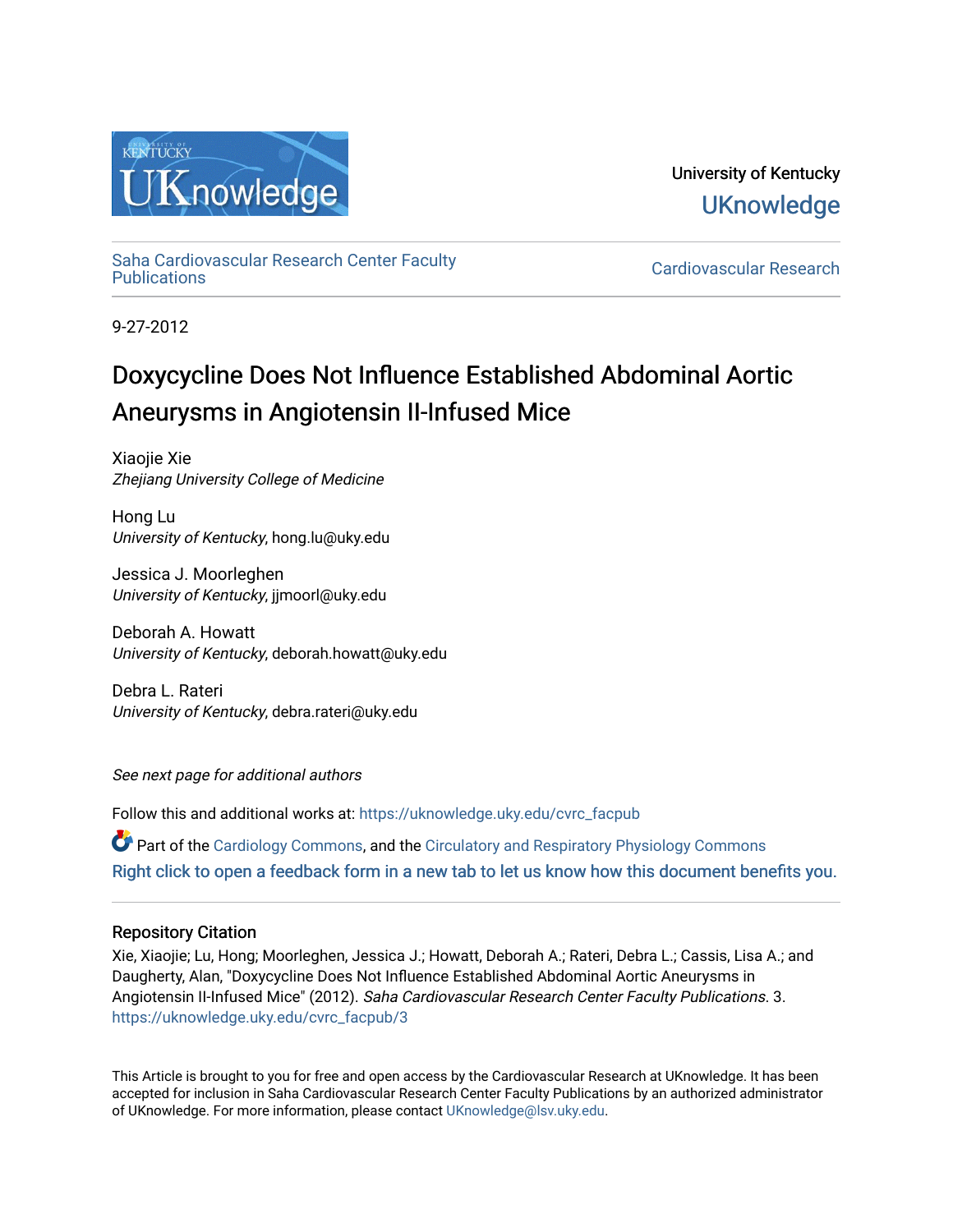## Doxycycline Does Not Influence Established Abdominal Aortic Aneurysms in Angiotensin II-Infused Mice

Digital Object Identifier (DOI) http://dx.doi.org/10.1371/journal.pone.0046411

## Notes/Citation Information

Published in PLoS One, v. 7, no. 9, p. 46411.

© Xie et al. This is an open-access article distributed under the terms of the Creative Commons Attribution License, which permits unrestricted use, distribution, and reproduction in any medium, provided the original author and source are credited.

## Authors

Xiaojie Xie, Hong Lu, Jessica J. Moorleghen, Deborah A. Howatt, Debra L. Rateri, Lisa A. Cassis, and Alan **Daugherty**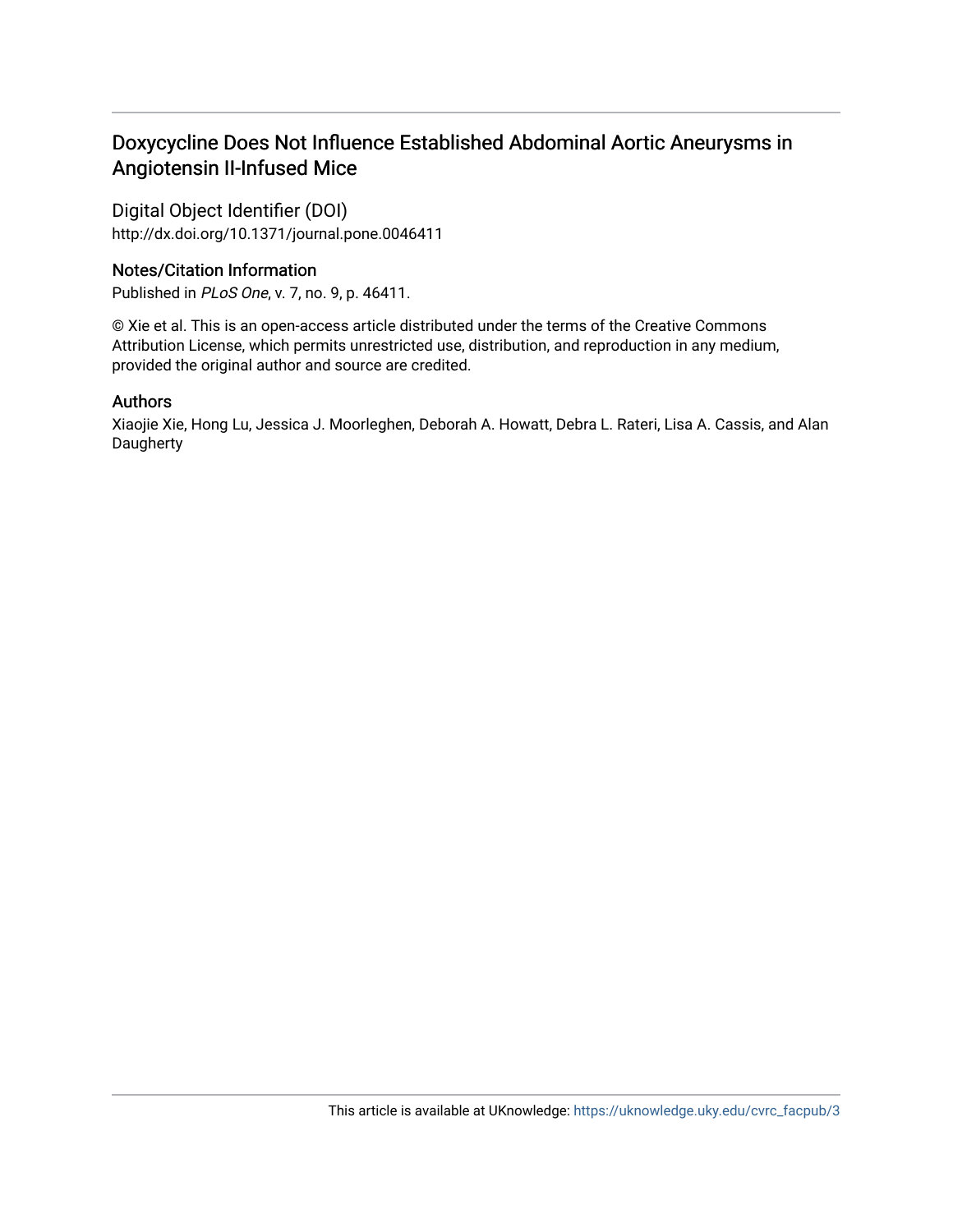## Doxycycline Does Not Influence Established Abdominal Aortic Aneurysms in Angiotensin II-Infused Mice

### Xiaojie Xie<sup>1,2</sup>, Hong Lu<sup>1</sup>, Jessica J. Moorleghen<sup>1</sup>, Deborah A. Howatt<sup>1</sup>, Debra L. Rateri<sup>1</sup>, Lisa A. Cassis<sup>3</sup>, Alan Daugherty $1,3*$

1 Saha Cardiovascular Research Center, University of Kentucky, Lexington, Kentucky, United States of America, 2 Key Laboratory for Diagnosis and Treatment of Cardiovascular Disease of Zhejiang Province, Department of Cardiology, Second Affiliated Hospital, Zhejiang University College of Medicine, Hangzhou, Zhejiang, People's Republic of China, 3 Graduate Center for Nutritional Sciences, University of Kentucky, Lexington, Kentucky, United States of America

#### Abstract

Background: There is no proven medical approach to attenuating expansion and rupture of abdominal aortic aneurysms (AAAs). One approach that is currently being investigated is the use of doxycycline. Despite being primarily used as an antimicrobial drug, doxycycline has been proposed to function in reducing AAA expansion. Doxycycline is effective in reducing the formation in the most commonly used mouse models of AAAs when administered prior to the initiation of the disease. The purpose of the current study was to determine the effects of doxycycline on established AAAs when it was administered at a dose that produces therapeutic serum concentrations.

Methods and Results: LDL receptor  $-/-$  male mice fed a saturated-fat supplemented diet were infused with AngII (1,000 ng/kg/min) via mini-osmotic pumps for 28 days. Upon verification of AAA formation by noninvasive high frequency ultrasonography, mice were stratified based on aortic lumen diameters, and continuously infused with AngII while also administered either vehicle or doxycycline (100 mg/kg/day) in drinking water for 56 days. Administration of doxycycline led to serum drug concentrations of  $2.3 \pm 0.6$   $\mu$ g/ml. Doxycycline administration had no effect on serum cholesterol concentrations and systolic blood pressures. Doxycycline administration did not prevent progressive aortic dilation as determined by temporal measurements of lumen dimensions using high frequency ultrasound. This lack of effect on AAA regression and progression was confirmed at the termination of the study by ex vivo measurements of maximal width of suprarenal aortas and AAA volumes. Also, doxycycline did not reduce AAA rupture. Medial and adventitial remodeling was not overtly changed by doxycycline as determined by immunostaining and histological staining.

Conclusions: Doxycycline administration did not influence AngII-induced AAA progression and aortic rupture when administered to mice with established AAAs.

Citation: Xie X, Lu H, Moorleghen JJ, Howatt DA, Rateri DL, et al. (2012) Doxycycline Does Not Influence Established Abdominal Aortic Aneurysms in Angiotensin II-Infused Mice. PLoS ONE 7(9): e46411. doi:10.1371/journal.pone.0046411

Editor: Qingbo Xu, King's College London, University of London, United Kingdom

Received June 11, 2012; Accepted August 31, 2012; Published September 27, 2012

Copyright: © 2012 Xie et al. This is an open-access article distributed under the terms of the Creative Commons Attribution License, which permits unrestricted use, distribution, and reproduction in any medium, provided the original author and source are credited.

Funding: This research work was supported by grants from the National Institutes of Health (HL80100 and HL70239). The funders had no role in the study design, data collection and analysis, decision to publish, or presentation of the manuscript.

Competing Interests: The authors have declared that no competing interests exist.

\* E-mail: Alan.Daugherty@uky.edu

#### Introduction

Abdominal aortic aneurysms (AAAs) represent a progressive disease state with a life-threatening but unpredictable risk for rupture [1]. Currently, no pharmacological intervention has been demonstrated to effectively inhibit the progressive expansion of human AAAs or prevent aortic rupture [2]. One well-recognized characteristic in human AAAs is the increased abundance and activation of matrix metalloproteinases (MMPs) in the diseased aortic tissues [3–5].

MMPs are a family of zinc-dependent endopeptidases that are expressed in many cell types. MMPs have been linked to the development of AAAs due to their ability to degrade many extracellular matrix proteins, including elastin and collagen. This associative link of MMPs to AAAs has been enhanced by the detection of many different MMPs in human and experimental aneurysmal tissues, including MMP-1, -2, -3, -7, -8, -9, -12, -13, and MT1-MMP [6–11]. A direct role of MMPs on experimental

AAAs has been implicated by mouse models with genetic deletion of MMP-2, MMP-9, MMP-12, or MT1-MMP [12–15]. For example, deficiency of any of these genes in mice attenuates calcium chloride-induced AAAs [12–14], and deficiency of MMP-9 reduces elastase-induced AAAs [15]. However, given the expression of multiple MMPs in aneurysmal tissues and their overlapping substrate selectivity, it has been proposed that an optimal therapeutic strategy in humans would be a drug that broadly inhibits a spectrum of MMPs. Since doxycycline has this property, it has been advocated as a clinically beneficial drug for patients afflicted with AAAs [16].

All three of the commonly used mouse AAA models (elastase- [15], calcium chloride- [12], and angiotensin II (AngII)-induced [17] AAAs) have augmented MMP activation [18]. Furthermore, doxycycline attenuates the formation of experimental AAAs in these mouse models [15,19,20]. In these studies, doxycycline was administered prior to application of the initiating event that led to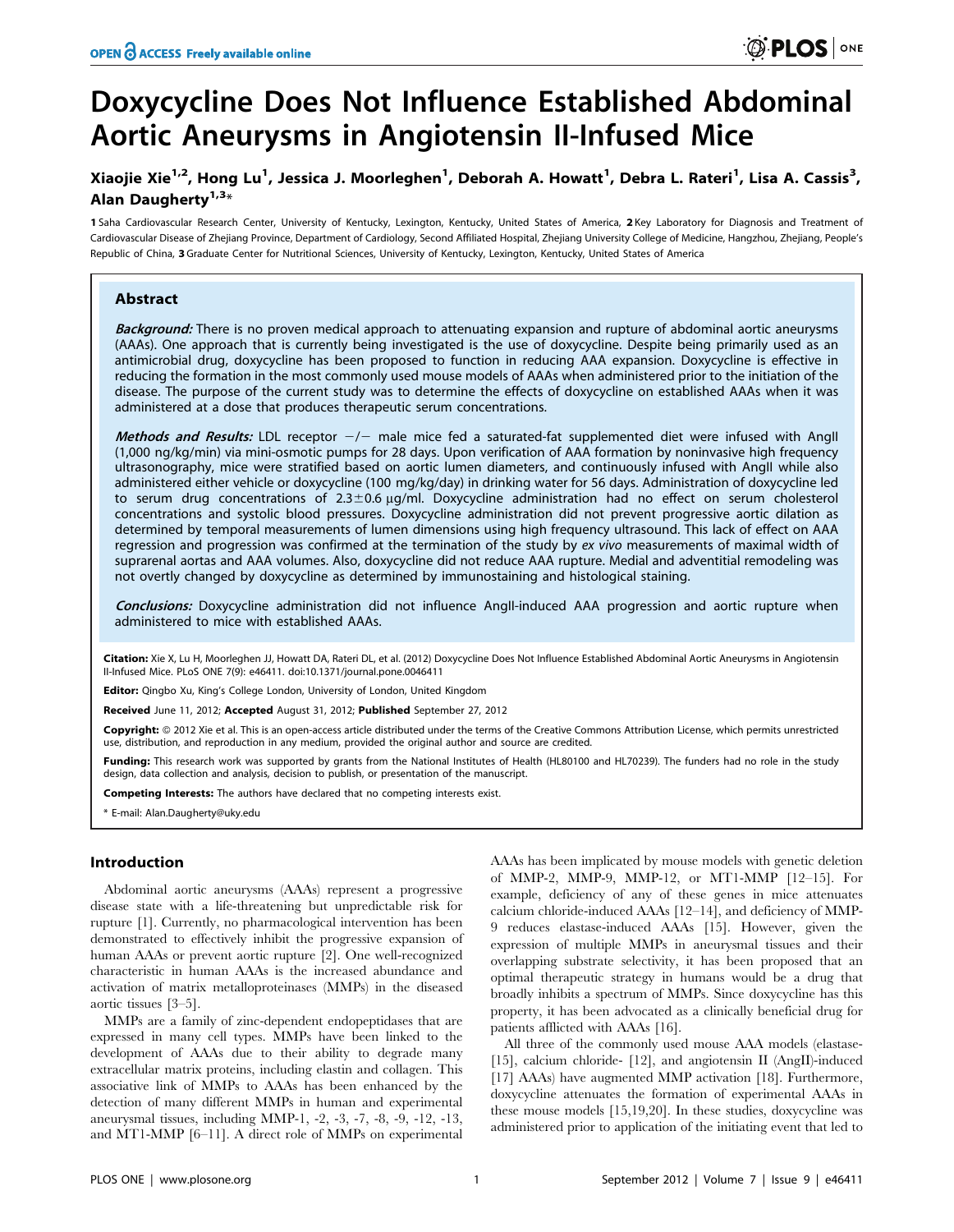AAA formation. However, in a clinical setting, medical therapy would be initiated following the detection of an established AAA. Consequently, efficacy of potential therapeutic strategies needs to be determined on the effects of progression. AngII infusion for 28 days leads to the formation of AAAs, which have complex pathology [21–23]. Continuous infusion beyond 28 days results in progressive AAA expansion and tissue remodeling [24]. Therefore, in the present study, we determined the effects of doxycycline on the progression of established AAAs in mice with prolonged infusion of AngII. Despite achieving serum drug concentrations comparable to those in clinical trials, we were unable to detect an effect of doxycycline on established AAAs.

#### Materials and Methods

#### Mice and Diet

Male LDL receptor  $-\prime$  mice on a C57BL/6 background were purchased from The Jackson Laboratory (Stock number 002207, Bar Harbor, Maine, U.S.A.). Mice were housed under barrier conditions and fed normal rodent laboratory diet and water ad libitum. One week prior to mini-osmotic pump implantation, all mice were fed a diet containing milk fat (21% wt/wt) and cholesterol (0.2% wt/wt; TD.88137, Harlan Teklad, Madison, WI, U.S.A.).

#### AngII Infusion and Administration of Doxycycline

Mini-osmotic pumps (Alzet Model 2004, Durect Corp, Cupertino, CA, U.S.A.) were implanted subcutaneously to deliver AngII (1,000 ng/kg/min; catalog number A9525, Sigma-Aldrich, St. Louis, MO, U.S.A.) as described previously [17,25]. Prior to and 24 days after pump implantation, lumen diameters of suprarenal aortas were measured in all mice using a Vevo 660 ultrasound (Visualsonics, Toronto, Ontario, Canada). Mice with established AAAs  $(\geq 50\%$  increase of maximal lumen diameter compared to baseline diameter in the suprarenal aorta) were implanted with new mini-osmotic pumps at day 28 and the pumps were replaced at day 56 to permit continuous delivery of AngII for another 56 days. At the 28-day interval, mice were stratified into 2 groups with equivalent sized AAAs. One group was provided with drinking water alone (vehicle), and the other group was administered doxycycline (catalog number D9891, Sigma-Aldrich, St. Louis, MO, U.S.A.). Doxycycline hyclate was dissolved in drinking water at a dose of 100 mg/kg/day and prepared fresh daily. Water bottles containing doxycycline solutions were covered with aluminum foil to protect from light [20].

#### Ultrasound Measurement

Lumen diameters of suprarenal aortas were measured using a Vevo 660 ultrasound imaging system in a real-time pattern as described previously [22]. Two-dimensional images (B mode) of short-axis scan were acquired to determine the maximal diameters of suprarenal aortas at selected intervals (weeks 0, 4, 7, and 12 during AngII infusion).

#### Systolic Blood Pressure Measurement

Systolic blood pressures were measured on conscious mice using noninvasive tail-cuff systems (BP-2000; Visitech Systems, Inc., Apex, NC, U.S.A.; or CODA 6; Kent Scientific Corp, Torrington, CT, U.S.A.) as described previously [26]. Systolic blood pressures were measured 1 week before mini-osmotic pump implantation to record baseline blood pressures, and repeated on weeks 4, 6, 8, 10, and 12 during AngII infusion.

#### Serum Cholesterol and Drug Concentration Measurement

Serum cholesterol concentrations were determined using an enzymatic assay kit (Cholesterol E, catalog number 439-17501, Wako Chemicals USA, Inc., Richmond, VA, U.S.A.) as described previously [27]. Serum doxycycline concentrations were measured using reverse-phase high performance liquid chromatography with UV detection as described previously [28].

#### AAA Quantification

During termination, aortas were excised after pressure perfusion at 100 mmHg with 10% neutrally buffered formalin and injected with 3% (wt/vol) agarose to maintain patency. AAAs were quantified by measuring ex vivo maximal diameter of suprarenal aortas using Image-Pro Plus software (Media Cybernetics, Bethesda, MD, U.S.A.) [29]. Volume of each AAA was measured using the three-dimensional imaging function of the Vevo 660 ultrasound.

#### Histological Staining and Immunostaining

Abdominal aortas containing AAAs were serially cross-sectioned  $(10 \mu m)$  thick/section) from the proximal to the distal as described previously [21,24]. Collagen content was determined with picrosirius red staining. Immunostaining was performed to identify macrophages and smooth muscle cells as described previously [30]. The following primary antibodies were used: rabbit antisera against mouse macrophages (Catalog number AIAD31240, Accurate Chemical & Scientific Corp, Westbury, NY, U.S.A.) and rabbit polyclonal antibody against alpha smooth muscle actin (catalog number ab5694, Abcam, Cambridge, MA, U.S.A.).

#### Statistical Analysis

Data are presented as means  $\pm$  standard error of means (SEM). SigmaPlot version 12 (Systat Software Inc., San Jose, CA, USA) was used for statistical analyses. Two-group comparisons were performed using Student's  $t$  test for normally and equally distributed data and Mann-Whitney Rank Sum analysis for data having failed either normality or equal variance test. Weekly body weight, systolic blood pressure, and aortic diameters measured at selected time points with ultrasound were analyzed using two way repeated measures ANOVA. Aortic rupture rate during prolonged AngII infusion (Days 28–84) was compared between the two groups (Vehicle versus Doxycycline) using LogRank survival analysis. A  $P<0.05$  was considered to be significant.

#### Ethics Statement

All mouse studies were performed with approval of the University of Kentucky Institutional Animal Care and Use Committee (IACUC protocol number: 2006-0009).

#### Results

#### Characteristics of Study Mice

Forty-one male LDL receptor  $-\prime$  mice were infused with AngII (1,000 ng/kg/min) for 28 days before these mice were administered either the vehicle or doxycycline. During the 28-day infusion with AngII, 9 mice (22%) died of aortic rupture. AAA formation was confirmed in 25 of the remaining 32 mice (78%) by ultrasound at day 24 of AngII infusion. Subsequently, mice with established AAAs  $(N = 25)$  were stratified to receive vehicle  $(N = 11)$  or doxycycline  $(N = 14)$  28 days after AngII infusion. Doxycycline given in drinking water was well tolerated as determined by daily observation and body weight measurements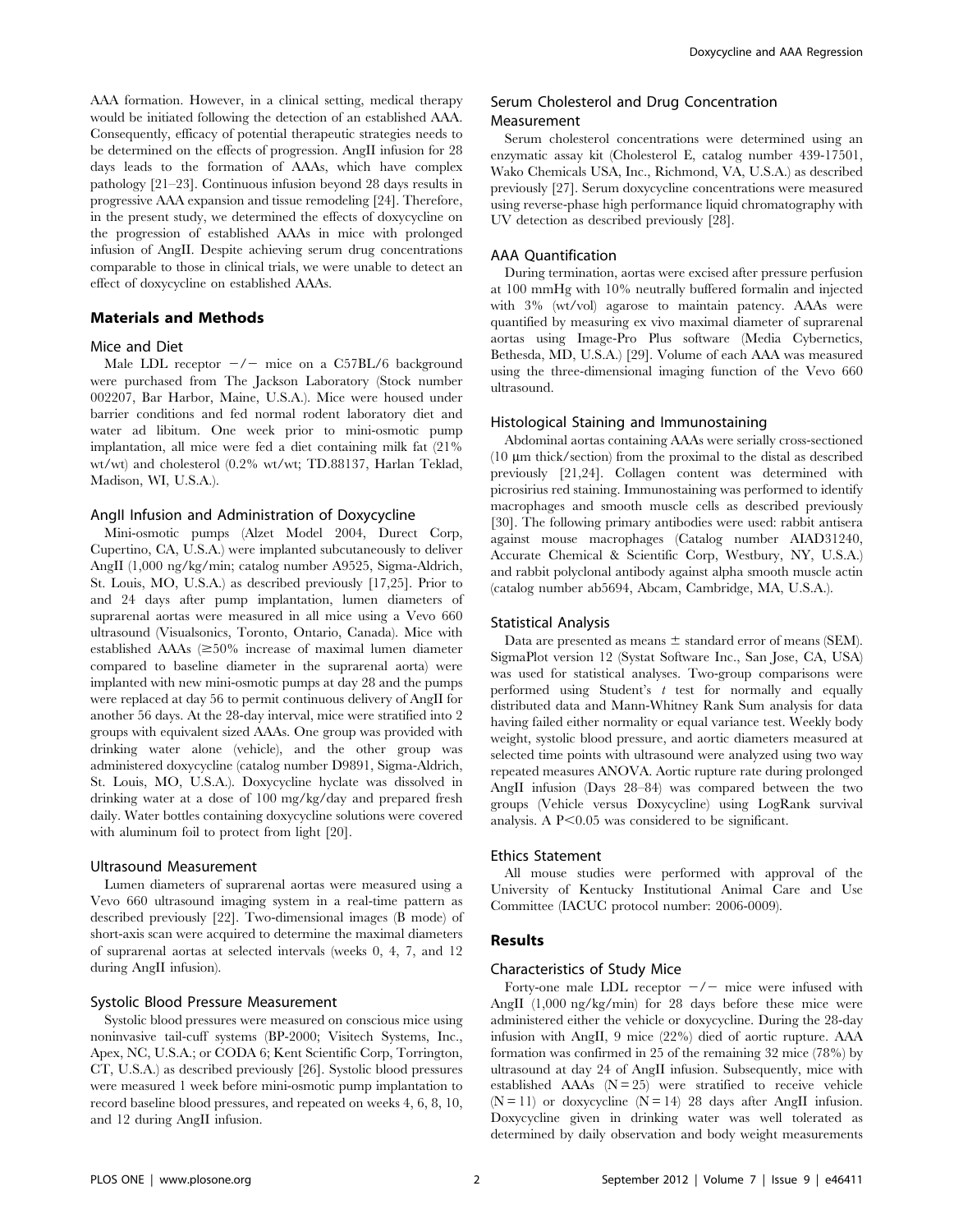on a weekly base. Oral administration of doxycycline at a dose of 100 mg/kg/day led to serum drug concentrations of  $2.3\pm0.6$  µg/ ml as measured using reverse-phase high performance liquid chromatography (Figure 1). In mice infused with AngII for a prolonged interval, doxycycline administration had no effects on body weight, systolic blood pressure (Figure 2), and serum cholesterol concentrations (vehicle versus doxycycline:  $1429 \pm 61$ and  $1227 \pm 97$ , respectively; P $> 0.05$ ).

#### Doxycycline Did Not Regress or Prevent the Progression of AngII-induced AAAs

Protracted AngII infusion led to progressive luminal expansion of suprarenal aortas as monitored by ultrasonography (Figure 3), which was consistent with our previous report [24]. Doxycycline did not attenuate the expansion rate of suprarenal aortic diameters measured temporally with ultrasound. This lack of effect as determined by the noninvasive imaging was confirmed after termination by ex vivo maximal width of suprarenal aortas (Figure 4A). Furthermore, three-dimensional AAA imaging reconstruction demonstrated that doxycycline did not change AAA volume (Figure 4B). In addition, doxycycline did not influence the incidence of death caused by aortic rupture as determined by necropsy (Figure 5).

#### Doxycycline Did Not Change Cellular and Extracellular Characteristics of AAA Tissues

Pathologies of AngII-induced AAAs in advanced stages are highly heterogeneous, exhibiting complex features and differing markedly along the length of a single aneurysm [21,24]. To determine whether broad inhibition of MMPs by doxycycline influenced pathological characteristics, AAAs were serially crosssectioned throughout the region of aortic expansion. Consistent with our previous study [24], prolonged AngII infusion resulted in transmedial rupture that occurred predominantly at the left anterior aspect of the suprarenal aortic region. Profound neovascularization was present in adventitia as demonstrated by positive smooth muscle alpha-actin staining, particularly surrounding the regions of medial rupture. Pronounced accumulation of macrophages was detected in both aortic aneurysmal tissues and the adventitia surrounding the AAA. Cellular elements and collagen deposition were markedly heterogeneous even within a single aneurysm. There was no overt difference in the cellular and



Figure 1. Measurements of serum doxycycline concentrations. Serum doxycycline concentrations were measured using reverse-phase high performance liquid chromatography. Histobars represent means, and error bars represent SEM ( $N = 9$  in vehicle group and  $N = 10$  in doxycycline group). \* denotes P<0.001 by Mann-Whitney Rank Sum analysis.

doi:10.1371/journal.pone.0046411.g001



Figure 2. Doxycycline did not change AngII-induced increases of systolic blood pressures. Systolic blood pressures were measured using a tail-cuff system prior to pump implantation (week 0) and at weeks 4, 6, 8, 10, and 12 during AngII infusion. Vehicle or doxycycline administration in drinking water started after 4 weeks of AngII infusion. Circles represent mean values at each time point and bars represent SEM.  $N = 9$  and 10 for vehicle and doxycycline groups, respectively. Statistical analysis was performed using two way repeated measures ANOVA.  $P < 0.001$  for the comparisons of the AngII infusion interval.  $P = 0.50$  for the comparisons between the two groups. doi:10.1371/journal.pone.0046411.g002

matrix contents in AAAs between mice administered vehicle and doxycycline (Figures 6 and 7).

#### Discussion

Doxycycline suppresses formation of experimental AAAs as demonstrated in both rat and mouse models [3,15,19,20,31–36]. In all these studies, doxycycline was administered during the initiative phase of AAAs. In contrast as shown in the present study, doxycycline did not influence established AAAs in AngII-infused hypercholesterolemic mice, although effective serum concentrations of the drug were achieved. Additionally, doxycycline did not change either aortic rupture rate or pathological characteristics of AngII-induced AAAs.

While doxycycline is a widely used antibiotic, it is also a wellrecognized broad-spectrum inhibitor of MMPs. It has been



Figure 3. Doxycycline did not reduce lumen expansion rates of AngII-induced AAAs. Maximal luminal diameters of suprarenal aortas were measured by ultrasonography prior to (week 0) and at weeks 4, 7, and 12 during AngII infusion. Circles represent mean values of each time point and bars represent SEM.  $N = 9$  in vehicle group and  $N = 10$  in doxycycline group. Statistical analysis was performed using two way repeated measures ANOVA.  $P < 0.001$  for the comparisons of the AngII infusion interval.  $P = 0.71$  for the comparisons between the two groups. doi:10.1371/journal.pone.0046411.g003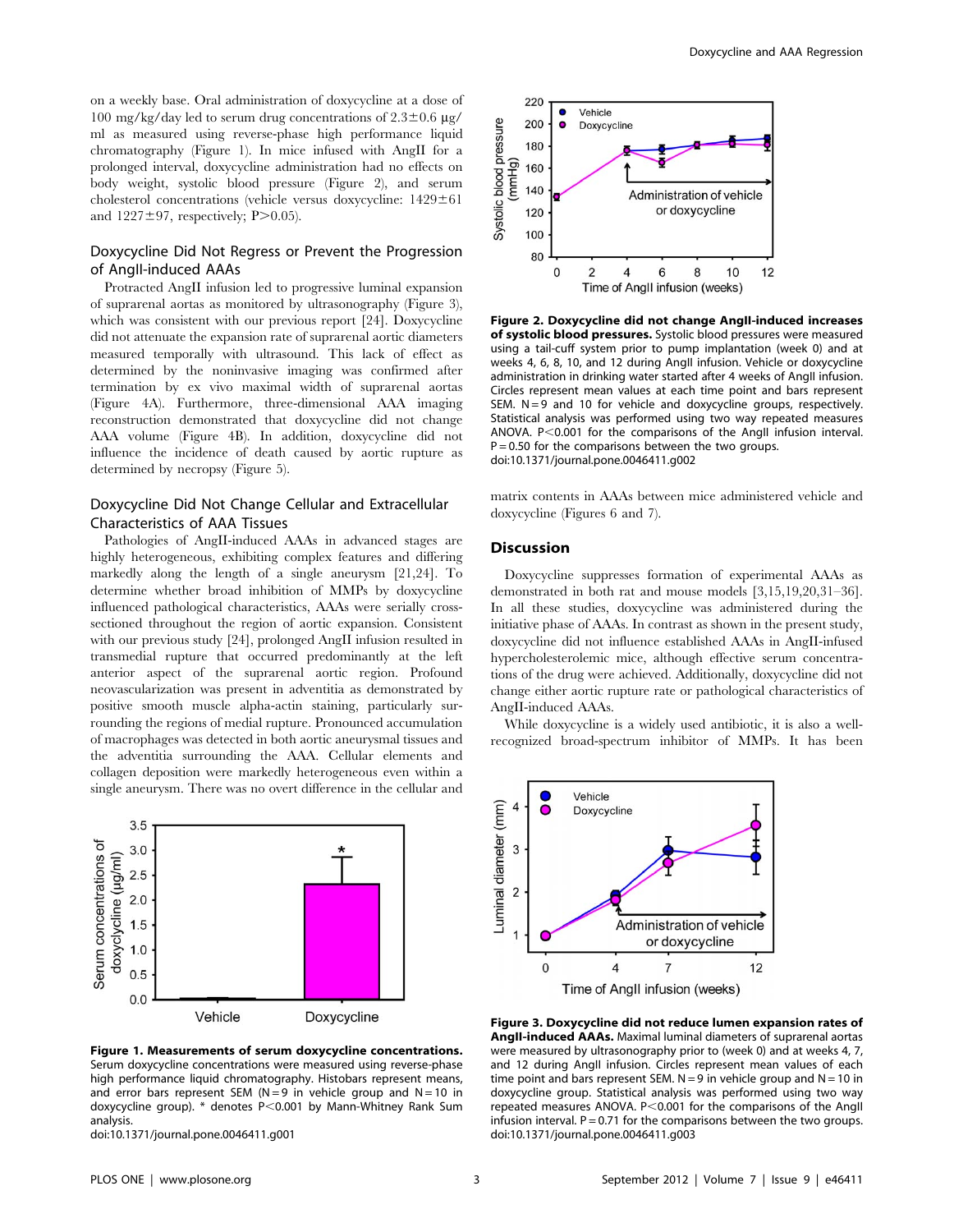

Figure 4. Doxycycline did not change aortic widths or lumen volumes of AngII-induced AAAs. (A) Maximal external widths of suprarenal aortas were measured using Image-Pro Plus software. (B) Volumes of suprarenal aortas were measured on three-dimensional reconstructed images of ex vivo AAAs. Circles represent the values of individual mice ( $N = 9$  in vehicle group and  $N = 10$  in doxycycline group), diamonds represent means, and bars are SEM. Student's t test was performed to compare the two groups for both aortic widths and lumen volumes.  $P = 0.97$  and 0.72, respectively. doi:10.1371/journal.pone.0046411.g004

reported that doxycycline reduces experimental AAAs via inhibiting MMP activation [15,19,31,33,34,36]. In our [20] and a recently reported [36] studies, doxycycline at a dose of 30 mg/ kg/day was provided in drinking water during subcutaneous infusion of AngII for 4 weeks. This dose of doxycycline profoundly reduced AngII-induced AAAs and the rate of aortic rupture [20,36]. In the present study, we administered doxycycline at a dose of 100 mg/kg/day in drinking water in order to achieve maximal inhibitory effects on MMP activation [19]. This dose has been demonstrated to efficiently inhibit MMP activation in AAA tissues from humans and animal models [19,35]. In the present study, this dose and the mode of administration resulted in a mean serum doxycycline concentration of  $2.3 \mu g/ml$  that is within the effective range to inhibit MMP activity [19,35]. Despite achieving effective serum concentrations, doxycycline had no effect on established AAAs in AngII-infused mice as measured by several in vivo and ex vivo modalities. During AngII infusion and doxycycline administration, luminal expansion of suprarenal aortas was monitored using ultrasonography. We observed equivalently progressive luminal dilation in both the vehicle and doxycycline administered mice. In vivo ultrasonic measurements prior to termination were confirmed to be comparable with the ex vivo aortic width measurements of suprarenal aortas. We also measured volume of each AAA and obtained similar results as the other measurements between the two groups. These different approaches provided compelling evidence that doxycycline did not influence the size of established AAAs in AngII-infused hypercholesterolemic mice. Aortic rupture, the devastating consequence of



Figure 5. Doxycycline did not influence deaths caused by **aortic rupture.** Mouse number after excluding dead mice due to aortic rupture was recorded from the beginning of doxycycline administration (day 28 during AngII infusion) to the termination of study mice (day 84 during AngII infusion). Each line represents number of live mice on each day during AngII infusion. Aortic rupture rate between the two groups was analyzed using LogRank survival analysis.  $P = 0.65$ .

doi:10.1371/journal.pone.0046411.g005

AAAs that occurred in nearly any stage during AAA progression, was not significantly influenced by administration of doxycycline during the protracted AngII infusion.

AAA diameter is the most commonly used parameter to monitor the progression of AAAs and is also used to represent the risk for aortic rupture in patients [2]. A growing body of evidence provides mechanistic insights that progression of AAAs and the



Figure 6. Examples of AngII-induced AAAs in an LDL receptor  $\overline{-/-}$  mouse administered vehicle. (A)–(D) Heterogenous pathological features of the AAA from the proximal to the distal as shown by immunostaining of alpha smooth muscle actin. (E) Volume of the AAA was measured using the 3-dimensional imaging function of a Vevo 660 ultrasound.

doi:10.1371/journal.pone.0046411.g006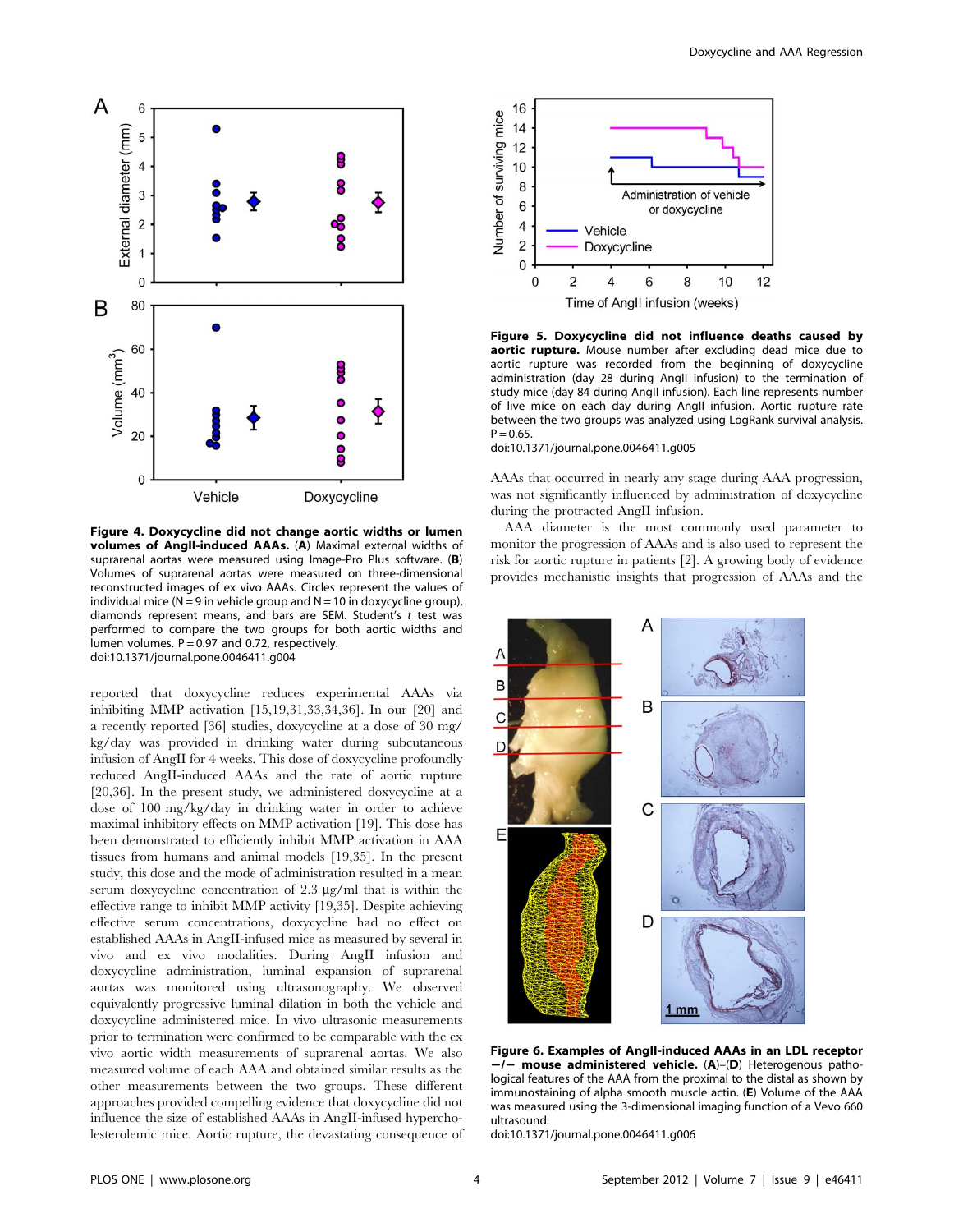

Figure 7. Examples of AngII-induced AAAs in an LDL receptor  $-/-$  mice administered doxycycline. (A)–(D) Heterogenous pathological features of the AAA from the proximal to the distal as shown by immunostaining of alpha smooth muscle actin. (E) Volume of the AAA was measured using the 3-dimensional imaging function of a Vevo 660 ultrasound.

doi:10.1371/journal.pone.0046411.g007

potential to rupture may be driven by complex pathological features, rather than being simply associated with increases of aneurysmal size. Hence, in addition to the quantification of AAA size by multiple processes, we also characterized AAAs with histological and immunological stainings. In agreement with our recent report [24], prolonged infusion of AngII resulted in progressively disorganized extracellular matrix, transmural tissue remodeling, and extensive macrophage accumulation in both aneurysms and the adventitia surrounding AAAs. We were unable to distinguish any difference in the pathology of aneurysms in aortic tissues retrieved from vehicle versus doxycycline administered mice. In addition to macrophage infiltration, neutrophils (as determined by immunostaining of myeloperoxidase) and cytotoxic (CD8+) T lymphocytes are abundant in human AAA tissue [37]. The numbers of these cell types were equivalently reduced by 2 weeks of administering doxycycline at doses of 50–300 mg/day [37]. In contrast to these human studies, we have not been able to detect neutrophils in AngII-infused AAAs in mice, although both T and B lymphocytes are present [17,21]. Their functional role is

#### References

- 1. Powell JT, Sweeting MJ, Brown LC, Gotensparre SM, Fowkes FG, et al. (2011) Systematic review and meta-analysis of growth rates of small abdominal aortic aneurysms. Br J Surg 98: 609–618.
- 2. Baxter BT, Terrin MC, Dalman RL (2008) Medical management of small abdominal aortic aneurysms. Circulation 117: 1883–1889.

unclear since deficiency of both T and B lymphocytes has no effect on the formation of AAAs during 28 days of AngII infusion [38]. It remains to be determined whether total lymphocyte deficiency has an effect on progression of established AAAs.

Although many studies have demonstrated that some drugs and genetic deletions ameliorate the initiation of AAAs [39], only JNK inhibition has been reported to cause regression of established experimental AAAs [40]. An early event during the initiation of AngII-induced AAAs is transmural medial rupture that leads to large lumen expansions [21,22]. Therefore, the initial process requires the destruction of extracellular matrix to enable AAA formation. Doxycycline prevents the development of AngIIinduced AAAs [20,36], but does not influence AAA size and rupture in mice with established AAAs. MMP activity might be compatible with the rapid destruction of extracelluar matrix in the formative stage and explain the previous demonstration of doxycycline reducing AAAs in this stage. Following the initiation of AngII-induced AAAs, continuous infusion leads to slower and progressive lumen expansion that is accompanied by tissue remodeling. This phase is characterized by complex changes in extracellular matrix [21,24]. These temporal changes in tissue characteristics are consistent with the mechanisms in the progression phase, but differ dramatically from the initiative phase. Consequently, there is likely to be disparities in drug effects at different phases of AAAs. Considering the deleterious damage and complex remodeling of the aortic wall, it is also possible that doxycycline may not be effectively delivered to the diseased aorta.

The effects of doxycycline on AAAs have previously been reported in humans. A small clinical trial involving 32 patients received either placebo or doxycycline (150 mg daily) for 3 months and AAA diameter was followed for 18 months [41]. Although interim analyses observed reduction of AAA expansion in patients that received doxycycline, there was no effect at the 18 month end point of the trial. Another small trial of 36 patients also failed to demonstrate that doxycycline (200 mg daily) influenced AAA diameter over a 6-month interval [42]. The shortcomings, such as small number of patients and too short period of the drug administration, of these pilot studies have been addressed in 2 ongoing clinical trials (NCT00538967and [16]). Although these pitfalls may attribute to the negative results, it is also possible, as inferred by the present study, that inhibition of MMPs via administering doxycycline may not influence established AAAs.

In conclusion, although doxycycline prevents the initiation of AngII-induced AAAs, it does not retard or obviate the progression of AAAs, or prevent rupture once AAAs have established. While MMPs may play a divergent role in the initiative and progressive stages of AAAs, further studies are necessary to define the molecular mechanisms that are responsible for the progression of AAAs before effective therapeutic strategies may be explored for established AAAs.

#### Author Contributions

Conceived and designed the experiments: LAC AD. Performed the experiments: XX JJM DAH DLR. Analyzed the data: XX HL. Contributed reagents/materials/analysis tools: AD. Wrote the paper: XX HL AD.

<sup>3.</sup> Petrinec D, Liao S, Holmes DR, Reilly JM, Parks WC, et al. (1996) Doxycycline inhibition of aneurysmal degeneration in an elastase-induced rat model of abdominal aortic aneurysm: preservation of aortic elastin associated with suppressed production of 92 kD gelatinase. J Vasc Surg 23: 336–346.